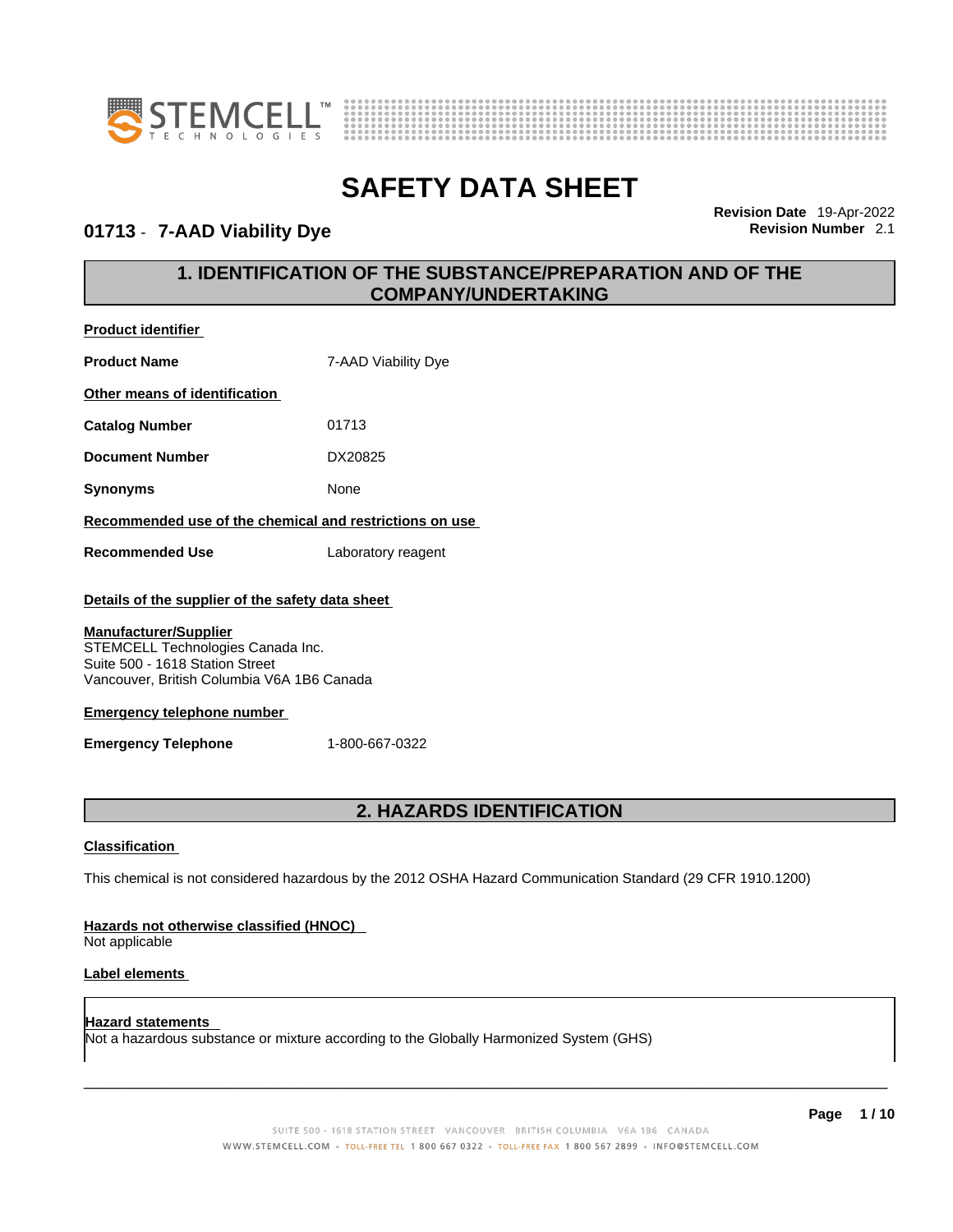



## \_\_\_\_\_\_\_\_\_\_\_\_\_\_\_\_\_\_\_\_\_\_\_\_\_\_\_\_\_\_\_\_\_\_\_\_\_\_\_\_\_\_\_\_\_\_\_\_\_\_\_\_\_\_\_\_\_\_\_\_\_\_\_\_\_\_\_\_\_\_\_\_\_\_\_\_\_\_\_\_\_\_\_\_\_\_\_\_\_\_\_\_\_ **Revision Date** 19-Apr-2022 **01713** - **7-AAD Viability Dye Revision Number** 2.1

The product contains no substances which at their given concentration, are considered to be hazardous to health.

**Appearance Clear <b>Physical state** Liquid

**Odor** No data available

**Other Information**  Not applicable

**Unknown acute toxicity bind in the Universe 20.00499429 % of the mixture consists of ingredient(s) of unknown toxicity** 0.00499429 % of the mixture consists of ingredient(s) of unknown acute oral toxicity  $0.00499429$  % of the mixture consists of ingredient(s) of unknown acute dermal toxicity 0.00499429 % of the mixture consists of ingredient(s) of unknown acute inhalation toxicity (gas) 0.00499429 % of the mixture consists of ingredient(s) of unknown acute inhalation toxicity (vapor) 0.00499429 % of the mixture consists of ingredient(s) of unknown acute inhalation toxicity (dust/mist)

### **3. COMPOSITION/INFORMATION ON INGREDIENTS**

#### **Substance**

Not applicable.

#### **Mixture**

Not a hazardous substance or mixture according to the Globally Harmonized System (GHS)

\*The exact percentage (concentration) of composition has been withheld as a trade secret.

#### **4. FIRST AID MEASURES**

#### **Description of first aid measures**

| <b>Inhalation</b>   | Remove to fresh air.                                                                                                    |
|---------------------|-------------------------------------------------------------------------------------------------------------------------|
| Eye contact         | Rinse thoroughly with plenty of water for at least 15 minutes, lifting lower and upper eyelids.<br>Consult a physician. |
| <b>Skin contact</b> | Wash skin with soap and water.                                                                                          |
| Ingestion           | Clean mouth with water and drink afterwards plenty of water.                                                            |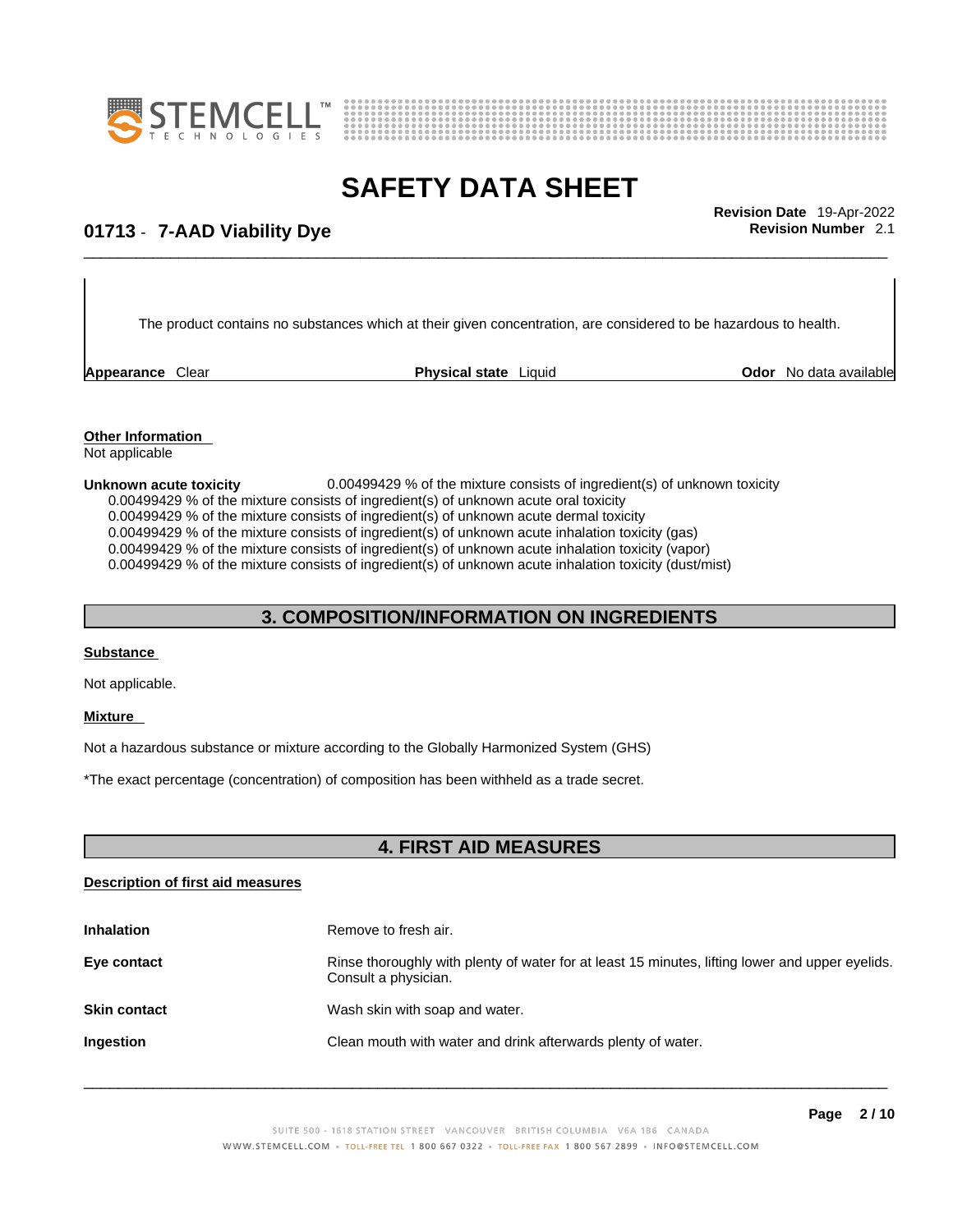



## \_\_\_\_\_\_\_\_\_\_\_\_\_\_\_\_\_\_\_\_\_\_\_\_\_\_\_\_\_\_\_\_\_\_\_\_\_\_\_\_\_\_\_\_\_\_\_\_\_\_\_\_\_\_\_\_\_\_\_\_\_\_\_\_\_\_\_\_\_\_\_\_\_\_\_\_\_\_\_\_\_\_\_\_\_\_\_\_\_\_\_\_\_ **Revision Date** 19-Apr-2022 **01713** - **7-AAD Viability Dye Revision Number** 2.1

| Most important symptoms and effects, both acute and delayed                                                      |                                                                                                                                       |  |
|------------------------------------------------------------------------------------------------------------------|---------------------------------------------------------------------------------------------------------------------------------------|--|
| <b>Symptoms</b>                                                                                                  | No information available.                                                                                                             |  |
|                                                                                                                  | Indication of any immediate medical attention and special treatment needed                                                            |  |
| Note to physicians<br>Treat symptomatically.                                                                     |                                                                                                                                       |  |
|                                                                                                                  |                                                                                                                                       |  |
|                                                                                                                  | <b>5. FIRE-FIGHTING MEASURES</b>                                                                                                      |  |
| <b>Suitable Extinguishing Media</b>                                                                              | Use extinguishing measures that are appropriate to local circumstances and the<br>surrounding environment.                            |  |
| Unsuitable extinguishing media                                                                                   | CAUTION: Use of water spray when fighting fire may be inefficient.                                                                    |  |
| Specific hazards arising from the<br>chemical                                                                    | No information available.                                                                                                             |  |
| <b>Explosion data</b><br><b>Sensitivity to Mechanical Impact None.</b><br><b>Sensitivity to Static Discharge</b> | None.                                                                                                                                 |  |
| Special protective equipment for<br>fire-fighters                                                                | Firefighters should wear self-contained breathing apparatus and full firefighting turnout<br>gear. Use personal protection equipment. |  |

### **6. ACCIDENTAL RELEASE MEASURES**

#### **Personal precautions, protective equipment and emergency procedures**

| <b>Personal precautions</b>                          | Ensure adequate ventilation.                                                         |  |
|------------------------------------------------------|--------------------------------------------------------------------------------------|--|
|                                                      |                                                                                      |  |
| <b>Environmental precautions</b>                     |                                                                                      |  |
| <b>Environmental precautions</b>                     | See Section 12 for additional Ecological Information.                                |  |
| Methods and material for containment and cleaning up |                                                                                      |  |
| <b>Methods for containment</b>                       | Prevent further leakage or spillage if safe to do so.                                |  |
| Methods for cleaning up                              | Pick up and transfer to properly labeled containers.                                 |  |
| Prevention of secondary hazards                      | Clean contaminated objects and areas thoroughly observing environmental regulations. |  |
|                                                      |                                                                                      |  |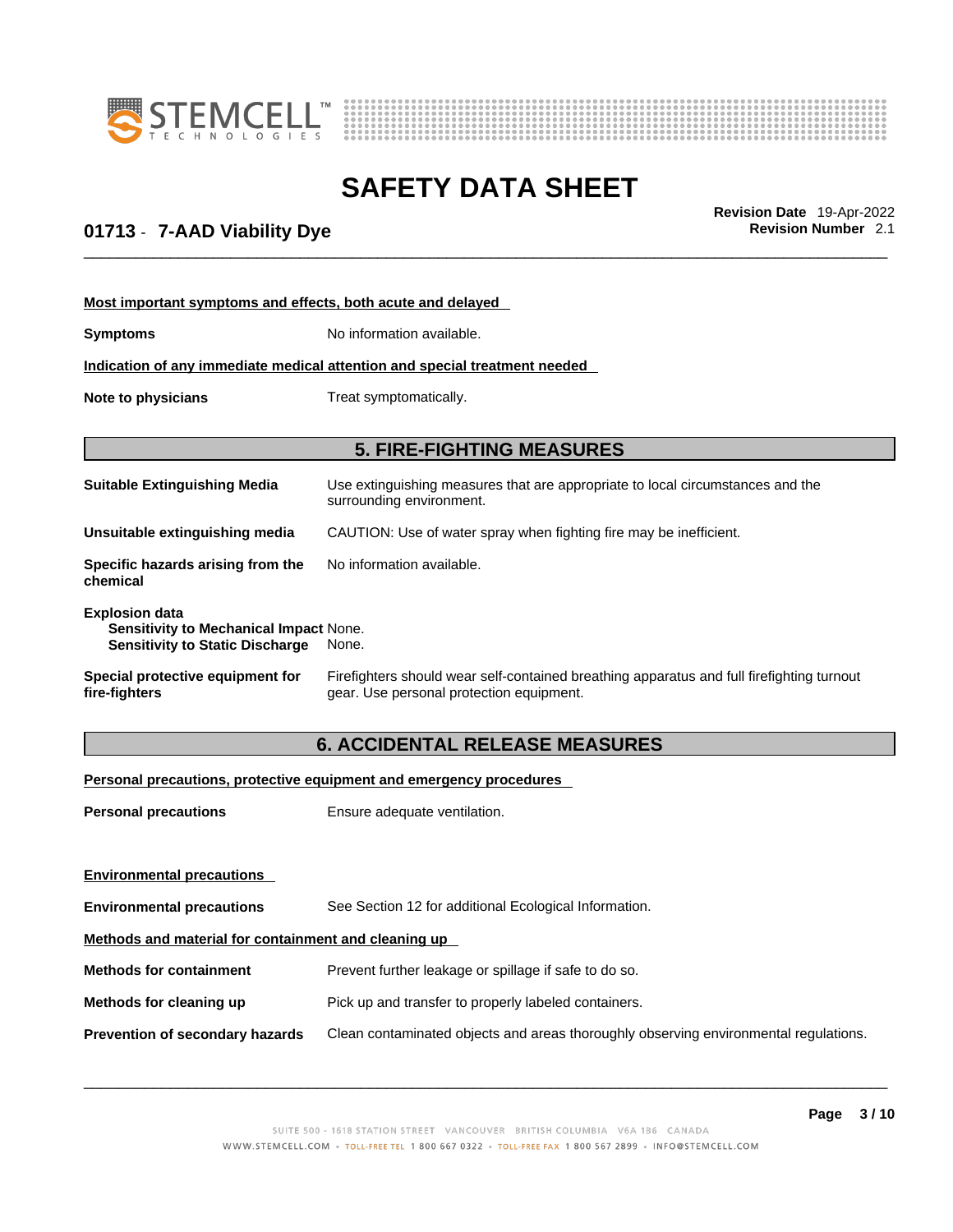



## \_\_\_\_\_\_\_\_\_\_\_\_\_\_\_\_\_\_\_\_\_\_\_\_\_\_\_\_\_\_\_\_\_\_\_\_\_\_\_\_\_\_\_\_\_\_\_\_\_\_\_\_\_\_\_\_\_\_\_\_\_\_\_\_\_\_\_\_\_\_\_\_\_\_\_\_\_\_\_\_\_\_\_\_\_\_\_\_\_\_\_\_\_ **Revision Date** 19-Apr-2022 **01713** - **7-AAD Viability Dye Revision Number** 2.1

|                                                              | 7. HANDLING AND STORAGE                                                                                                                                                     |
|--------------------------------------------------------------|-----------------------------------------------------------------------------------------------------------------------------------------------------------------------------|
| <b>Precautions for safe handling</b>                         |                                                                                                                                                                             |
| Advice on safe handling                                      | Handle in accordance with good industrial hygiene and safety practice.                                                                                                      |
| Conditions for safe storage, including any incompatibilities |                                                                                                                                                                             |
| <b>Storage Conditions</b>                                    | Store in accordance with information listed on the Product Information Sheet (PIS).                                                                                         |
|                                                              | 8. EXPOSURE CONTROLS/PERSONAL PROTECTION                                                                                                                                    |
| <b>Control parameters</b>                                    |                                                                                                                                                                             |
| <b>Exposure Limits</b>                                       | This product, as supplied, does not contain any hazardous materials with occupational<br>exposure limits established by the region specific regulatory bodies.              |
| <b>Appropriate engineering controls</b>                      |                                                                                                                                                                             |
| <b>Engineering controls</b>                                  | <b>Showers</b><br>Eyewash stations<br>Ventilation systems.                                                                                                                  |
|                                                              | Individual protection measures, such as personal protective equipment                                                                                                       |
| <b>Eye/face protection</b>                                   | No special protective equipment required.                                                                                                                                   |
| Skin and body protection                                     | No special protective equipment required.                                                                                                                                   |
| <b>Respiratory protection</b>                                | No protective equipment is needed under normal use conditions. If exposure limits are<br>exceeded or irritation is experienced, ventilation and evacuation may be required. |
| <b>General hygiene considerations</b>                        | Handle in accordance with good industrial hygiene and safety practice.                                                                                                      |

**Information on basic physical and chemical properties Physical state** Liquid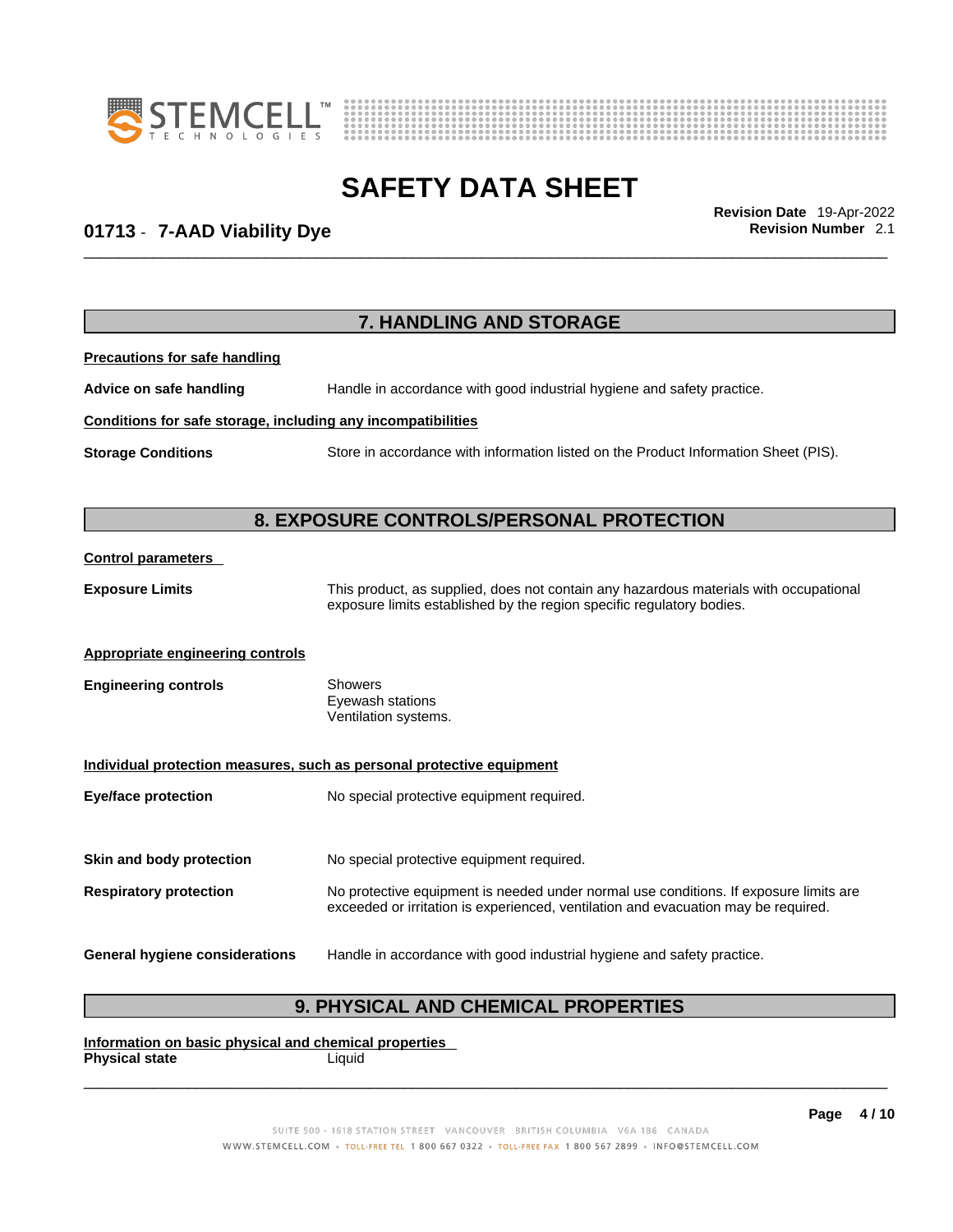



\_\_\_\_\_\_\_\_\_\_\_\_\_\_\_\_\_\_\_\_\_\_\_\_\_\_\_\_\_\_\_\_\_\_\_\_\_\_\_\_\_\_\_\_\_\_\_\_\_\_\_\_\_\_\_\_\_\_\_\_\_\_\_\_\_\_\_\_\_\_\_\_\_\_\_\_\_\_\_\_\_\_\_\_\_\_\_\_\_\_\_\_\_ **Revision Date** 19-Apr-2022

### **01713** - **7-AAD Viability Dye Revision Number** 2.1

**Appearance** Clear<br> **Color** Color Color **Color** pink **Odor** No data available

| Property                             |
|--------------------------------------|
| рH                                   |
| Melting point / freezing point       |
| <b>Boiling point / boiling range</b> |
| <b>Flash point</b>                   |
| <b>Evaporation rate</b>              |
| <b>Flammability (solid, gas)</b>     |
| <b>Flammability Limit in Air</b>     |
| <b>Upper flammability limit:</b>     |
| Lower flammability limit:            |
| Vapor pressure                       |
| <b>Vapor density</b>                 |
| <b>Relative density</b>              |
| <b>Water solubility</b>              |
| Solubility in other solvents         |
| <b>Partition coefficient</b>         |
| <b>Autoignition temperature</b>      |
| <b>Decomposition temperature</b>     |
| Kinematic viscosity                  |
| <b>Dynamic viscosity</b>             |
| <b>Explosive properties</b>          |
| <b>Oxidizing properties</b>          |
|                                      |

**Other Information** 

**No data available** 

**PH ANO data available None known**<br>
No data available None known **No data available Roidata available 1999 Mone known**<br> **Boiling** None known<br> **Roidata available None known Flash No data available None known**<br> **Flash No data available None known**<br> **Plash None known Evaporation No data available None known**<br> **Evaporation** None known<br>
None known **No data available** 

**Explosive properties** No data available **Oxidizing properties** No information available **No data available Lower flammability limit:** No data available **Vapora Available None known**<br> **Pressure No data available None known**<br>
None known **Vapor density Available** None known<br>
No data available None known **No data available No data available None known Solution Islam in Solution None known** None known **Partition Partition Coefficient Coefficient Coefficient Coefficient Coefficient Coefficient Coefficient Coefficient Coefficient Coefficient Coefficient Coefficient Coefficient Coefficient C Automische Munder None known**<br> **Automische None known**<br>
None known **No data available** No data available **None known** No data available **None known** 

**Softening point**<br> **Molecular weight**<br> **Molecular weight**<br> **Molecular weight**<br> **Molecular weight No information available Molecular formula** No information available **VOC Content (%)**<br>
Liquid Density<br>
No information available<br>
No information available **No information available Bulk density No information available** 

#### **Property Values Remarks • Method**

**Flammability Limit in Air** None known

#### **10. STABILITY AND REACTIVITY**

| Reactivity                                                              | No information available.                                 |
|-------------------------------------------------------------------------|-----------------------------------------------------------|
| Chemical stability                                                      | Stable under recommended transport or storage conditions. |
| <b>Possibility of hazardous reactions</b> None under normal processing. |                                                           |
| Conditions to avoid                                                     | None known based on information supplied.                 |
| Incompatible materials                                                  | None known based on information supplied.                 |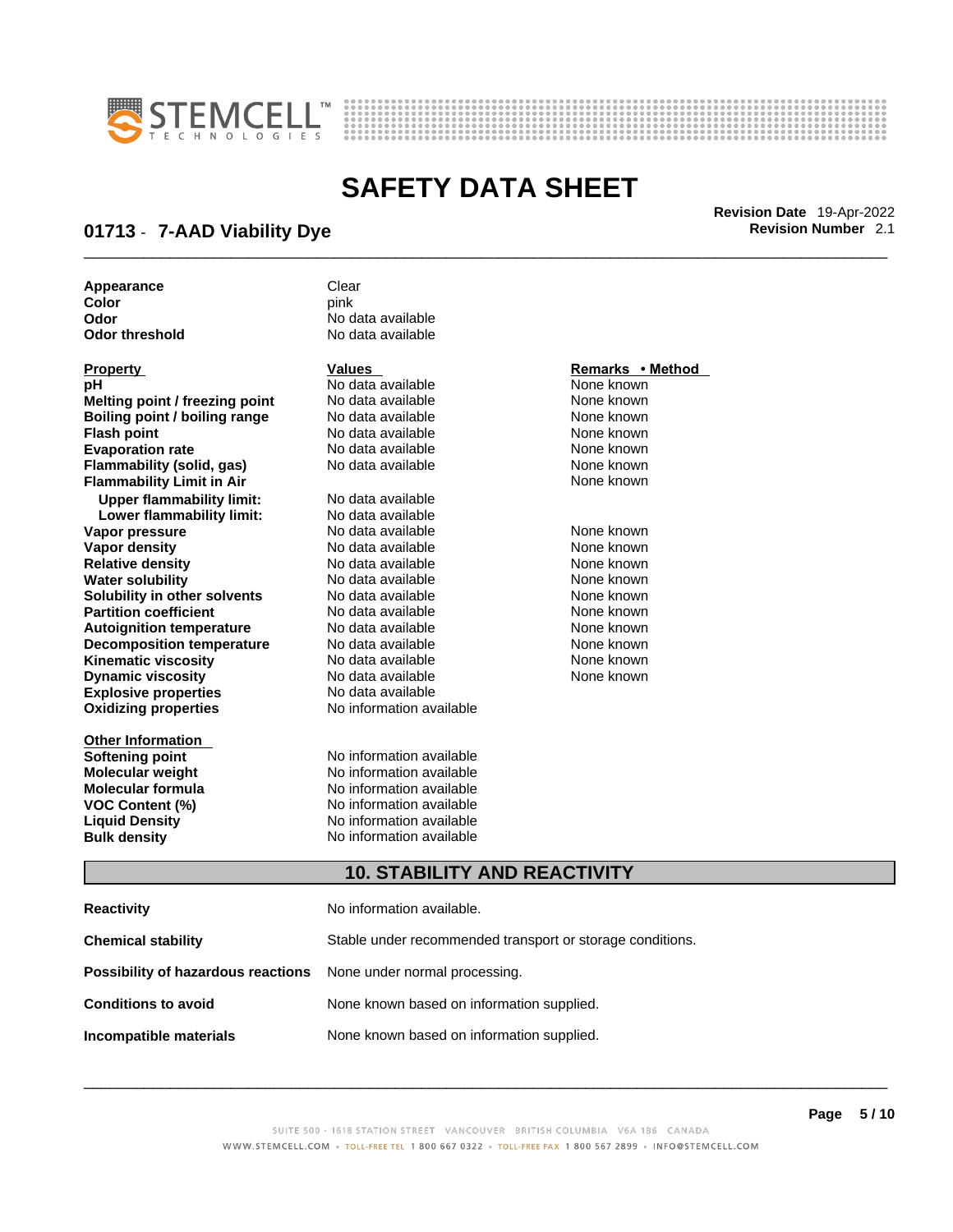



\_\_\_\_\_\_\_\_\_\_\_\_\_\_\_\_\_\_\_\_\_\_\_\_\_\_\_\_\_\_\_\_\_\_\_\_\_\_\_\_\_\_\_\_\_\_\_\_\_\_\_\_\_\_\_\_\_\_\_\_\_\_\_\_\_\_\_\_\_\_\_\_\_\_\_\_\_\_\_\_\_\_\_\_\_\_\_\_\_\_\_\_\_ **Revision Date** 19-Apr-2022

### **01713** - **7-AAD Viability Dye Revision Number** 2.1

**Hazardous decomposition products** None known based on information supplied.

#### **11. TOXICOLOGICAL INFORMATION**

#### **Information on likely routes of exposure**

**Product Information**

| <b>Inhalation</b>                                                            | Specific test data for the substance or mixture is not available. |  |
|------------------------------------------------------------------------------|-------------------------------------------------------------------|--|
| Eye contact                                                                  | Specific test data for the substance or mixture is not available. |  |
| <b>Skin contact</b>                                                          | Specific test data for the substance or mixture is not available. |  |
| Ingestion                                                                    | Specific test data for the substance or mixture is not available. |  |
| Symptoms related to the physical, chemical and toxicological characteristics |                                                                   |  |
| <b>Symptoms</b>                                                              | No information available.                                         |  |

#### **Numerical measures of toxicity**

#### **Acute toxicity**

**Unknown acute toxicity** 0.00499429 % of the mixture consists of ingredient(s) of unknown toxicity 0.00499429 % of the mixture consists of ingredient(s) of unknown acute oral toxicity  $0.00499429$  % of the mixture consists of ingredient(s) of unknown acute dermal toxicity 0.00499429 % of the mixture consists of ingredient(s) of unknown acute inhalation toxicity (gas) 0.00499429 % of the mixture consists of ingredient(s) of unknown acute inhalation toxicity (vapor) 0.00499429 % of the mixture consists of ingredient(s) of unknown acute inhalation toxicity (dust/mist) Product Information

#### **Delayed and immediate effects as well as chronic effects from short and long-term exposure**

| <b>Skin corrosion/irritation</b>                                       | No information available. |
|------------------------------------------------------------------------|---------------------------|
| <b>Product Information</b>                                             |                           |
| Serious eye damage/eye irritation<br><b>Product Information</b>        | No information available. |
| <b>Respiratory or skin sensitization</b><br><b>Product Information</b> | No information available. |
| <b>Germ cell mutagenicity</b>                                          | No information available. |
|                                                                        |                           |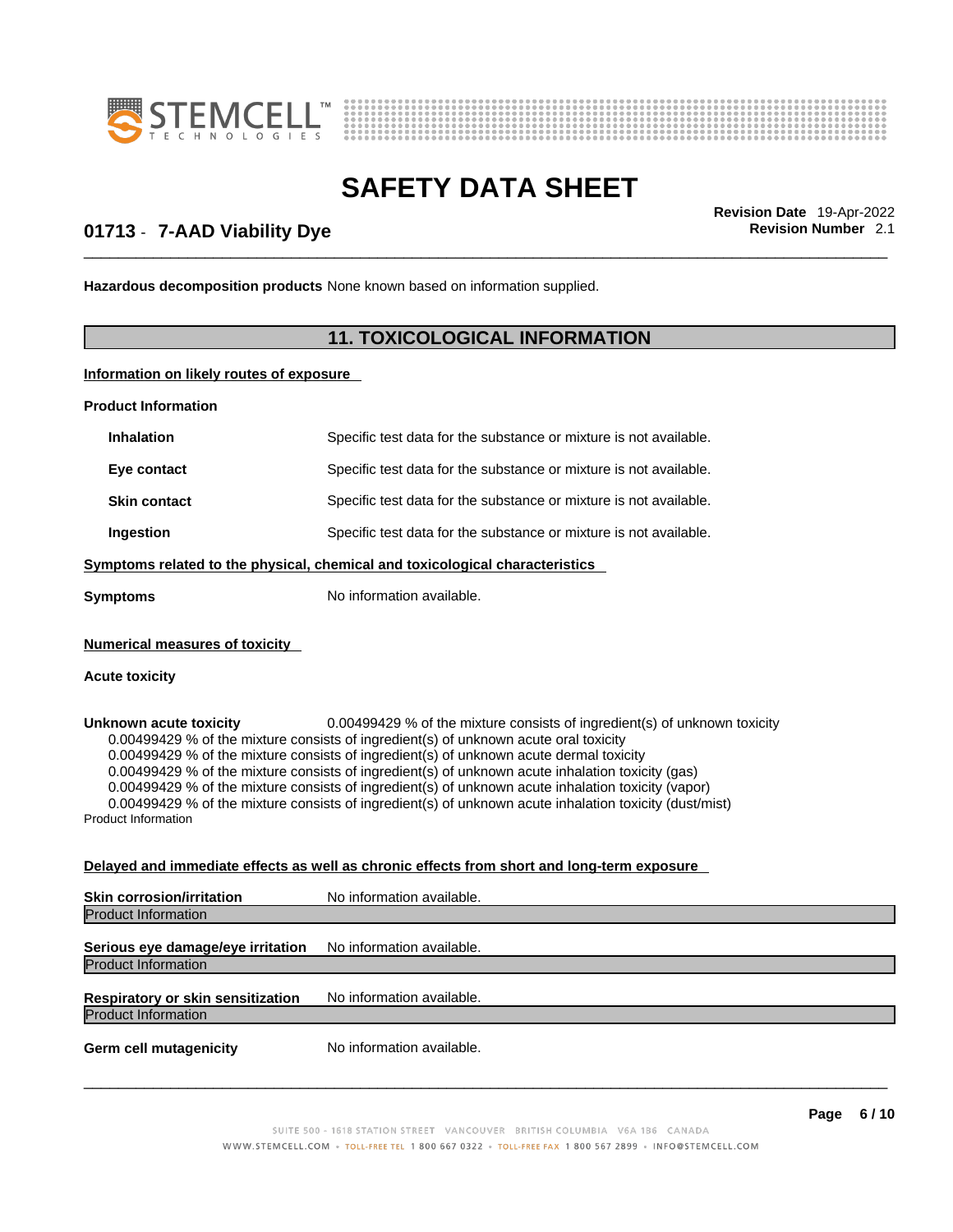



## \_\_\_\_\_\_\_\_\_\_\_\_\_\_\_\_\_\_\_\_\_\_\_\_\_\_\_\_\_\_\_\_\_\_\_\_\_\_\_\_\_\_\_\_\_\_\_\_\_\_\_\_\_\_\_\_\_\_\_\_\_\_\_\_\_\_\_\_\_\_\_\_\_\_\_\_\_\_\_\_\_\_\_\_\_\_\_\_\_\_\_\_\_ **Revision Date** 19-Apr-2022 **01713** - **7-AAD Viability Dye Revision Number** 2.1

| <b>Product Information</b>             |                                                                                                                    |
|----------------------------------------|--------------------------------------------------------------------------------------------------------------------|
| Carcinogenicity                        | No information available.                                                                                          |
| <b>Reproductive toxicity</b>           | No information available.                                                                                          |
|                                        | <b>Product Information</b>                                                                                         |
| <b>STOT - single exposure</b>          | No information available.                                                                                          |
|                                        | <b>Product Information</b>                                                                                         |
| <b>STOT - repeated exposure</b>        | No information available.                                                                                          |
|                                        | <b>Product Information</b>                                                                                         |
| <b>Aspiration hazard</b>               | No information available.                                                                                          |
|                                        | <b>12. ECOLOGICAL INFORMATION</b>                                                                                  |
|                                        |                                                                                                                    |
| <b>Ecotoxicity</b>                     | <b>Product Information</b>                                                                                         |
|                                        |                                                                                                                    |
| <b>Persistence and degradability</b>   | No information available.                                                                                          |
| <b>Bioaccumulation</b>                 | There is no data for this product.                                                                                 |
| Other adverse effects                  | No information available.                                                                                          |
|                                        |                                                                                                                    |
|                                        | <b>13. DISPOSAL CONSIDERATIONS</b>                                                                                 |
| <b>Waste treatment methods</b>         |                                                                                                                    |
| Waste from residues/unused<br>products | Dispose of in accordance with local regulations. Dispose of waste in accordance with<br>environmental legislation. |
| <b>Contaminated packaging</b>          | Do not reuse empty containers.                                                                                     |
| <b>US EPA Waste Number</b>             | P <sub>105</sub>                                                                                                   |
|                                        |                                                                                                                    |

### **14. TRANSPORT INFORMATION**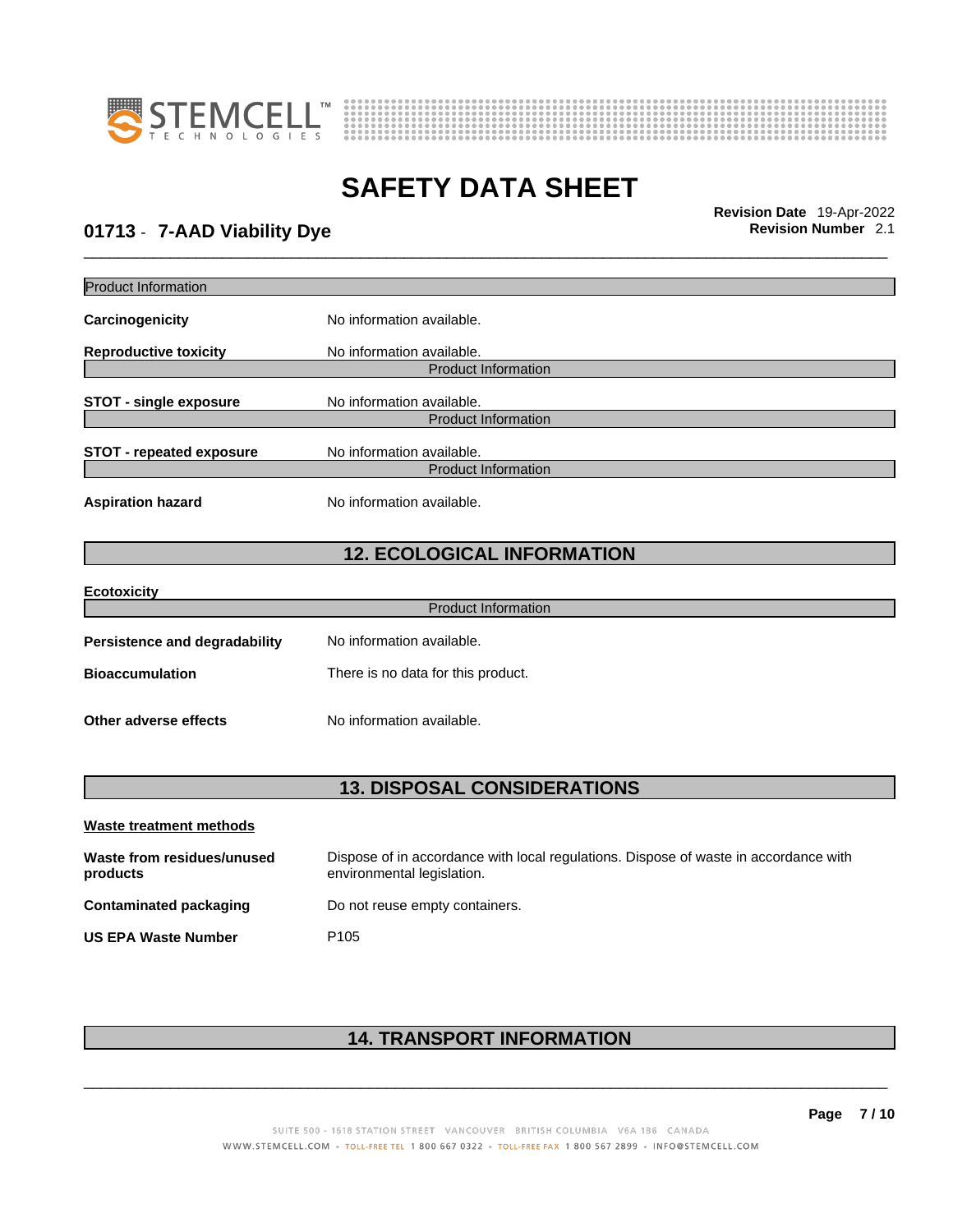



\_\_\_\_\_\_\_\_\_\_\_\_\_\_\_\_\_\_\_\_\_\_\_\_\_\_\_\_\_\_\_\_\_\_\_\_\_\_\_\_\_\_\_\_\_\_\_\_\_\_\_\_\_\_\_\_\_\_\_\_\_\_\_\_\_\_\_\_\_\_\_\_\_\_\_\_\_\_\_\_\_\_\_\_\_\_\_\_\_\_\_\_\_ **Revision Date** 19-Apr-2022

### **01713** - **7-AAD Viability Dye Revision Number** 2.1

| Not regulated |
|---------------|
| Not regulated |
| Not regulated |
| Not regulated |
| Not regulated |
| Not regulated |
| Not regulated |
| Not regulated |
| Not regulated |
|               |

**15. REGULATORY INFORMATION International Inventories TSCA** Complies<br> **DSL/NDSL** Complies **DSL/NDSL** Complies **EINECS/ELINCS**<br>ENCS **ENCS** Does not comply<br> **IECSC** Complies **IECSC** Complies<br> **IECSC** Complies **KECL Complies**<br> **PICCS** Complies **PICCS** Complies<br> **AICS** Complies **AICS** Complies

 **Legend:** 

 **TSCA** - United States Toxic Substances Control Act Section 8(b) Inventory

 **DSL/NDSL** - Canadian Domestic Substances List/Non-Domestic Substances List

 **EINECS/ELINCS** - European Inventory of Existing Chemical Substances/European List of Notified Chemical Substances

 **ENCS** - Japan Existing and New Chemical Substances

 **IECSC** - China Inventory of Existing Chemical Substances

 **KECL** - Korean Existing and Evaluated Chemical Substances

 **PICCS** - Philippines Inventory of Chemicals and Chemical Substances

 **AICS** - Australian Inventory of Chemical Substances

#### **US Federal Regulations**

#### **SARA 313**

Section 313 of Title III of the Superfund Amendments and Reauthorization Act of 1986 (SARA). This product does not contain any chemicals which are subject to the reporting requirements of the Act and Title 40 of the Code of Federal Regulations, Part 372.

#### **SARA 311/312 Hazard Categories**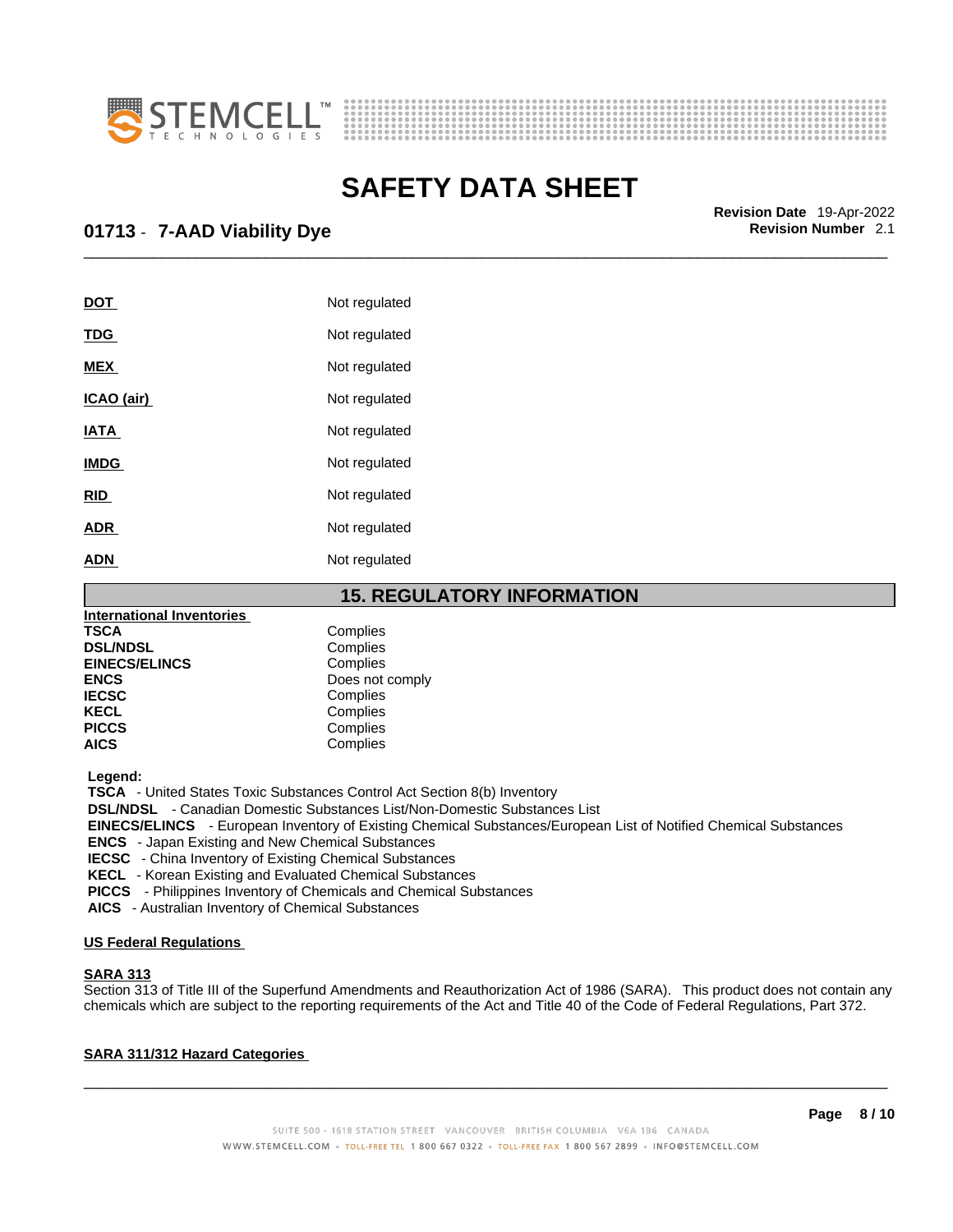



\_\_\_\_\_\_\_\_\_\_\_\_\_\_\_\_\_\_\_\_\_\_\_\_\_\_\_\_\_\_\_\_\_\_\_\_\_\_\_\_\_\_\_\_\_\_\_\_\_\_\_\_\_\_\_\_\_\_\_\_\_\_\_\_\_\_\_\_\_\_\_\_\_\_\_\_\_\_\_\_\_\_\_\_\_\_\_\_\_\_\_\_\_ **Revision Date** 19-Apr-2022

### **01713** - **7-AAD Viability Dye Revision Number** 2.1

| Acute health hazard               | No. |  |
|-----------------------------------|-----|--|
| Chronic Health Hazard             | No. |  |
| Fire hazard                       | No. |  |
| Sudden release of pressure hazard | No. |  |
| Reactive Hazard                   | No. |  |

#### **CWA** (Clean Water Act)

This product does not contain any substances regulated as pollutants pursuant to the Clean Water Act (40 CFR 122.21 and 40 CFR 122.42).

#### **CERCLA**

This material, as supplied, does not contain any substances regulated as hazardous substances under the Comprehensive Environmental Response Compensation and Liability Act (CERCLA) (40 CFR 302) or the Superfund Amendments and Reauthorization Act (SARA) (40 CFR 355). There may be specific reporting requirements at the local, regional, or state level pertaining to releases of this material.

#### **US State Regulations**

#### **California Proposition 65**

This product does not contain any Proposition 65 chemicals.

#### **U.S. State Right-to-Know Regulations**

#### **US State Regulations**

| Chemical name              | New Jersey | <b>Massachusetts</b> | Pennsylvania |
|----------------------------|------------|----------------------|--------------|
| Water<br>7732-18-5         |            |                      |              |
| Sodium Azide<br>26628-22-8 |            |                      |              |

#### **U.S. EPA Label Information**

**EPA Pesticide Registration Number** Not applicable

#### **16. OTHER INFORMATION, INCLUDING DATE OF PREPARATION OF THE LAST REVISION**

| Prepared By,                              | Quality Control. STEMCELL Technologies Canada Inc. |  |  |
|-------------------------------------------|----------------------------------------------------|--|--|
| <b>Revision Date</b>                      | 19-Apr-2022                                        |  |  |
| <b>Revision Note</b><br><b>Disclaimer</b> | No information available.                          |  |  |